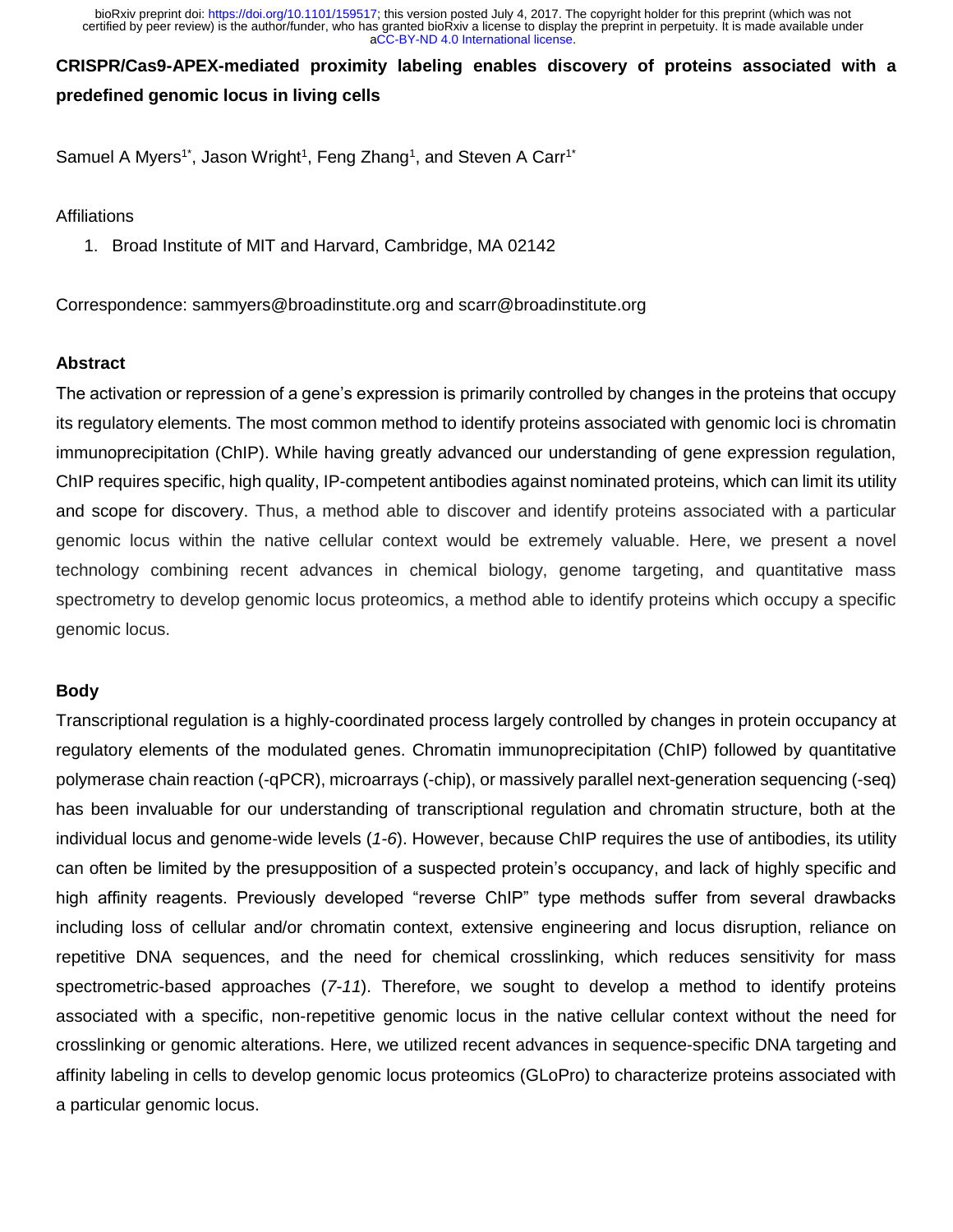We fused the catalytically dead RNA-guided nuclease Cas9 (dCas9) (*12, 13*) to the engineered ascorbate peroxidase APEX2 (*14*) to biotinylate proteins proximal to defined genomic loci for subsequent enrichment and identification by liquid chromatography-mass spectrometry (LC-MS/MS) (**Figure 1 A-B**). For this proof-ofprinciple study, dCAS9 was chosen over transcription activator-like effectors (TALEs) or engineered zinc finger nucleases (ZFNs) due to its easily reprogrammable nature of the RNA base pairing to the target locus (*15*). APEX2, in the presence of hydrogen peroxide, oxidizes the phenol moiety of biotin-phenol compounds to phenoxyl radicals that react with surface exposed tyrosine residues, labeling nearby proteins with biotin derivatives (*14, 16, 17*). Affinity labeling in cells also circumvents the need for chemical crosslinking, a method used to stabilize biomolecular interactions that severely diminishes LC-MS/MS sensitivity. APEX2 was used instead of other promiscuous biotin ligases due its smaller labeling radius and shorter labeling times (*18-20*). The dCas9-APEX2 (*Caspex*) gene was cloned in frame with the self-cleaving T2A peptide and green fluorescent protein (*Gfp*) under the control of a tetracycline response element into a puromycin-selectable piggybac plasmid (*21*) (**Figure 1C**).

HEK293T cells were transfected with the *Caspex* plasmid and after 14 days of puromycin selection, single colonies were expanded and characterized for doxycycline (dox) inducible expression of GFP. This clonal, stable line is subsequently referred to as 293T-Caspex. To test whether the CASPEX protein would correctly localize to a genomic site of interest, we expressed a single guide RNA (sgRNA) targeting 92 base pairs (bp) 3' of the transcription start site (TSS) of the *TERT* gene (sgRNA position is referred to as T092). We chose to focus on the *TERT* promoter (*hTERT*) as *TERT* expression is a hallmark of cancer and recurrent promoter mutations in *hTERT* have been shown to re-activate *TERT* expression (*22*). Biotinylation in T092 sgRNA expressing 293T-CasPEX cells was accomplished by incubating cells with dox for 18 hours, followed by incubation with biotinphenol for 30 minutes, and finally with hydrogen peroxide for 60 seconds. We then performed ChIP against both the FLAG epitope of CASPEX, and biotin, followed by quantitative PCR (qPCR) of probes tiling *hTERT* (**Figure 1D**). ChIP-qPCR showed proper localization of CASPEX with the peak of the anti-FLAG signal overlapping with the destination of the sgRNA. The anti-biotin ChIP-qPCR signal showed a similar trend of enrichment, indicating that CASPEX biotinylates proteins in cells within approximately 400 base pairs on either side of its target locus. No enrichment was observed at T092 for the no sgRNA control, which is not spatially constrained to the targeted locus (**Figure 1D**).

We then created four additional sgRNA constructs tiling *hTERT*: 430T, 107T, T266 and T959, where the number indicates the targeted position relative to *TERT'*s TSS denoted by "T" (**Figure 2A**). To test whether these sgRNAs were targeted properly, we created 293T-Caspex cells stably expressing the individual sgRNAs. After performing the labeling reaction, these lines were analyzed by ChIP-qPCR against FLAG and biotin. All constructs correctly targeted and labeled the region of interest, showing the peak of enrichment at the sgRNA site (**Supplemental Figure 1**). While biotinylation was dependent on CASPEX expression, no difference in biotin patterns between *hTERT* sgRNA lines could be seen by Western blot (**Supplemental Figure 2**). These data demonstrate that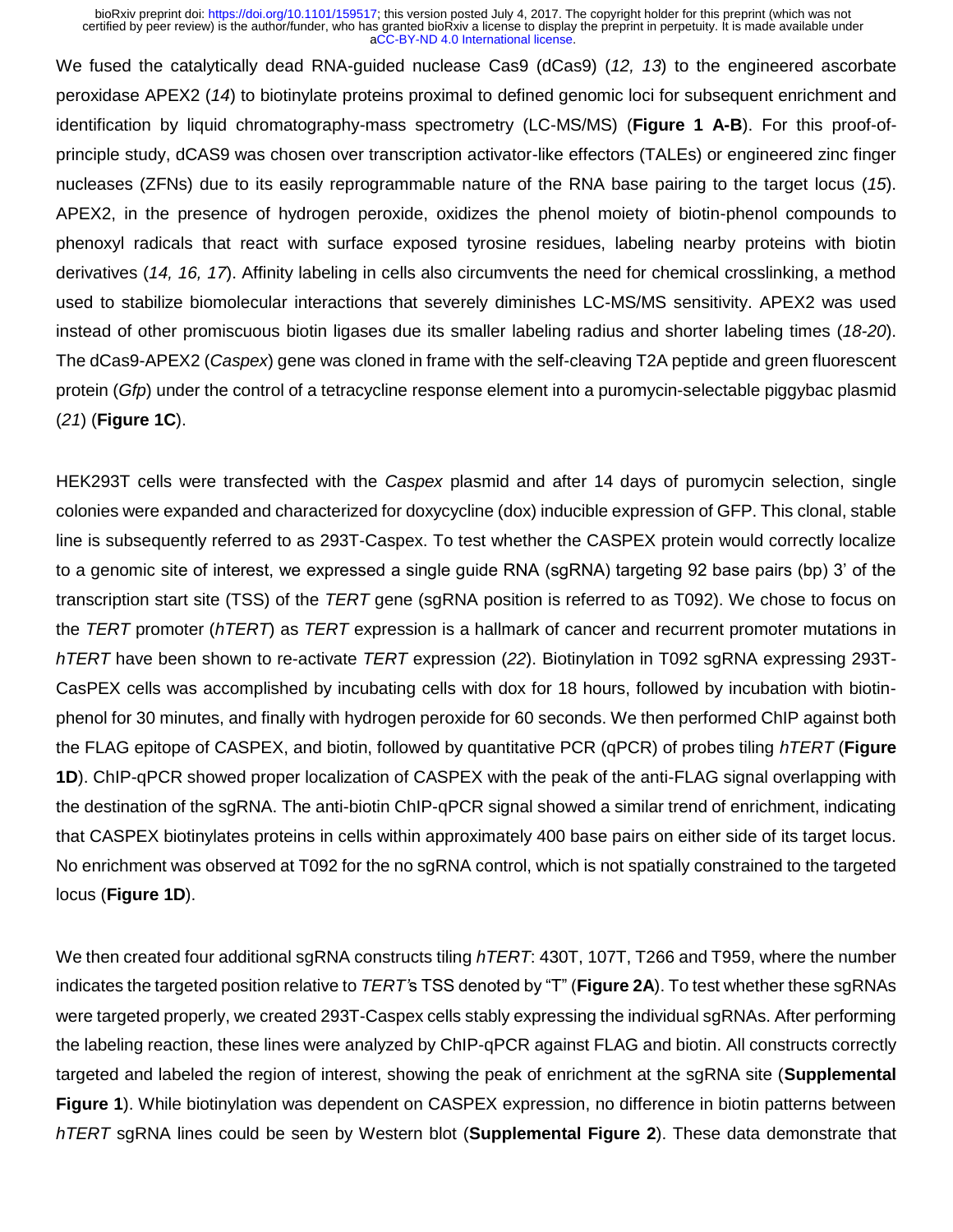CASPEX targeting can be reprogrammed by substitution of the sgRNAs and that proximal protein biotinylation is CASPEX mediated.

To test whether CASPEX could identify proteins associated with *hTERT,* we enriched biotinylated proteins with streptavidin-coated beads from *hTERT* -targeted 293T-Caspex lines, followed by analysis with quantitative LC-MS/MS. Biotinylation was initiated in the five individual *hTERT* targeting 293T-Caspex lines 18 hours after addition of doxycycline, along with the no guide control 293T-Caspex line. Whole cell lysates from each individual line were then incubated with streptavidin-coated magnetic beads, stringently washed, and subjected to on-bead trypsin digestion. Digests of the enriched proteins were labeled with isobaric tandem mass tags (TMT) (*23*) for relative quantitation, mixed for multiplexing, and subsequently analyzed by LC-MS/MS (**Figure 1B**). We used a ratiometric approach of each individual sgRNA 293T-Caspex line compared to the no guide control line (*24*), which is not spatially constrained to a locus in the genome by a sgRNA. From this analysis, we detected 3,199 proteins, each with at least two quantifiable peptides. Biotinylation in four of the *hTERT* Caspex lines that according to the ChIP-qPCR results (430T, 107T, T266 and T092; **Supplemental Figure 1**) had overlapping labeling radii, showed high correlation of protein enrichment (**Figure 2B**). The T959 Caspex line, which lies approximately 2 labeling radii from its closest neighbor, showed decreased correlation of protein enrichment. We then performed a statistical analysis (moderated T-test) using each of the four overlapping sgRNA lines as quasireplicates of each other, using the non-spatially constrained no sgRNA 293T-CasPEX line as the control. 371 proteins were significantly enriched (adj. p value < 0.05) at *hTERT* over the no sgRNA control, including five proteins known to occupy *hTERT* in various cell types (TP53; (*25, 26*), MAZ; (*27, 28*), CTNNB1; (*29-31*), ETV3; (*32*), CTBP1; (*33*) **(Figure 2C**, **Supplemental Table 1**). These results indicate GLoPro is able enrich proteins from the native, cellular context, and suggests this method is capable of distinguishing proteins at a particular genomic locus.

In addition to detecting proteins known to associate with *hTERT*, we also identified several novel candidate proteins associated with this promoter region. To corroborate whether a subset the proteins identified by GLoPro associate with *hTERT*, we performed ChIP-qPCR for several candidates. Since many of these proteins do not have ChIP grade antibodies we turned to V5-tagged ORF expression in unmodified HEK293T cells (*34*). Twentythree individual V5-tagged ORFs were chosen by availability, having ≥ 99% amino acid homology, and having an in-frame V5 tag. We selected 16 V5-tagged ORFs that spanned a range of significant enrichment values (**Figure 2D**). We also chose four V5-tagged ORFs for proteins not identified as significantly enriched at *hTERT*, and three proteins that were not detected as negative controls. To moderate overexpression, each ORF was individually expressed in HEK293T cells at one-fourth of the recommended DNA concentration. After 48 hours, the cells were subjected to anti-V5 ChIP-qPCR with probes tiling the regions targeted by the sgRNAs. Comparing ChIP-qPCR signals from each individual ORF to their respective GLoPro enrichment values (proteins not detected were assigned a GLoPro enrichment value of 0) we found that all proteins enriched in the GLoPro analysis were, as a group, statistically enriched by ChIP-qPCR (Mann-Whitney test, p = 0.0008) (**Figure 2E**). Most candidates deemed statistically enriched according to the GLoPro analysis were separated in the ChIP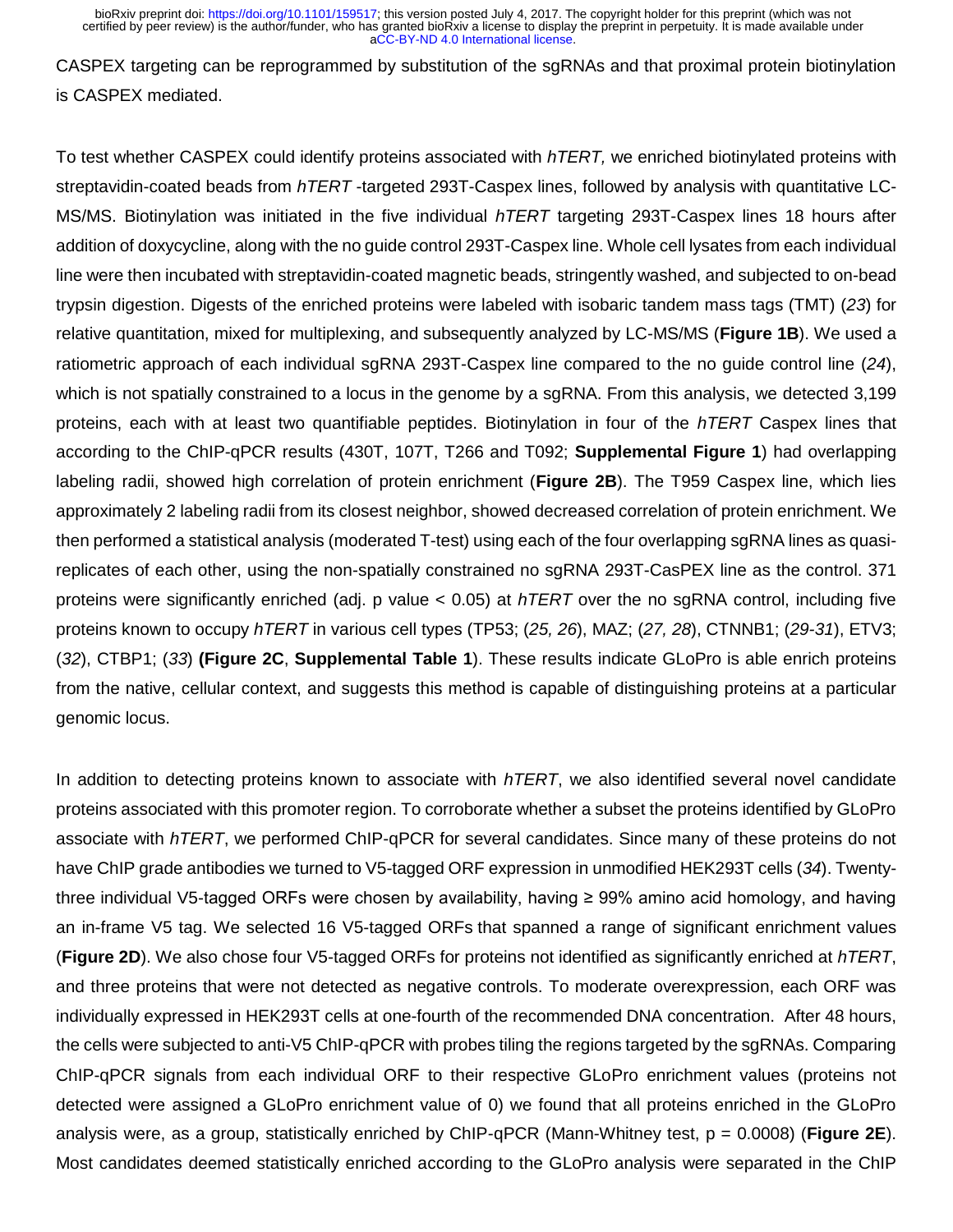enrichment space from those not enriched or not detected. Two proteins previously described to bind *hTERT*, CTBP1 and MAZ (*27, 28, 33*), were found in a regime of high ChIP enrichment and low GLoPro enrichment, suggesting ChIP-qPCR provides orthogonal information to GLoPro for protein occupancy at a genomic locus. These data show that GLoPro can identify known, but also novel proteins that can be corroborated by ChIPqPCR, that associate with *hTERT*.

To explore the generalizability of GLoPro at another site in the genome, we created 293T-Caspex cells that express individual sgRNAs that tile the *c-MYC* promoter (**Figure 3A**). ChIP-qPCR against CASPEX verified the proper localization of each *c-MYC* 293T-Caspex line (**Supplemental Figure 3**). GLoPro analysis of the *c-MYC* promoter identified 66 proteins as significantly enriched (adj. p val < 0.05) compared to the no guide control line (**Figure 3B**, **Supplemental Table 2**). We applied a machine learning algorithm to identify association of GLoProenriched proteins with canonical pathways from the Molecular Signature Database (*35, 36*), [http://apps.broadinstitute.org/genets\)](http://apps.broadinstitute.org/genets). We identified 21 statistically enriched networks (adj. p val. < 0.01), including the "MYC Active Pathway", a gene set of validated targets responsible for activating *c-MYC* transcription (*36*) (**Figure 3C**). To corroborate the association of proteins with the *c-MYC* promoter identified by GLoPro, we focused on components of enriched gene sets using ChIP-qPCR. ChIP-qPCR confirmed the presence of pathway components at the *c-MYC* promoter, including HUWE1, RUVBL1, and ENO1 for *MYC active pathway*, RBMX for *mRNA splicing pathway*, and MAPK14 (a.k.a. P38a/MXI2) for the *Lymph\_angiogenesis pathway* (**Figure 3D**). Taken together, these results illustrate that GLoPro enriches and identifies proteins associated in multiple pathways that are known to activate c-*MYC* expression, while directly implicating specific proteins potentially involved in regulating *c-MYC* transcription through association with its promoter.

Here, we present a method for the unbiased discovery of proteins associated with particular genomic loci in live cells without genetically engineering the site of interest. We applied GLoPro to identify proteins associated with the *hTERT* and *c-MYC* promoters. Both well-established and previously unreported interactors of the respective promoter regions identified by GLoPro were validated using ChIP-qPCR, demonstrating that this method enables the discovery of proteins and pathways that potentially regulate a gene of interest without the need for prior knowledge of potential occupants.

GLoPro relies on the localization of the affinity labeling enzyme APEX2 directed by the catalytically dead CRISPR/Cas9 system to biotinylate proteins within a small labeling radius at a specific site in the genome in living cells. Other than the expression of Caspex and its associated sgRNA, no genome engineering or cell disruption is required to capture a snapshot of proteins associated with the genomic locus of interest. This advantage, in combination with the generalizability of dCAS9 and APEX2, suggests that GLoPro can be used in a wide variety of cell types and at any dCAS9-targetable genomic element. Beyond circumventing the need for antibodies for discovery, LC-MS/MS analysis using isobaric peptide labeling allows for sample multiplexing, enabling multiple sgRNA lines and/or replicates to be measured in a single experiment with little or no missing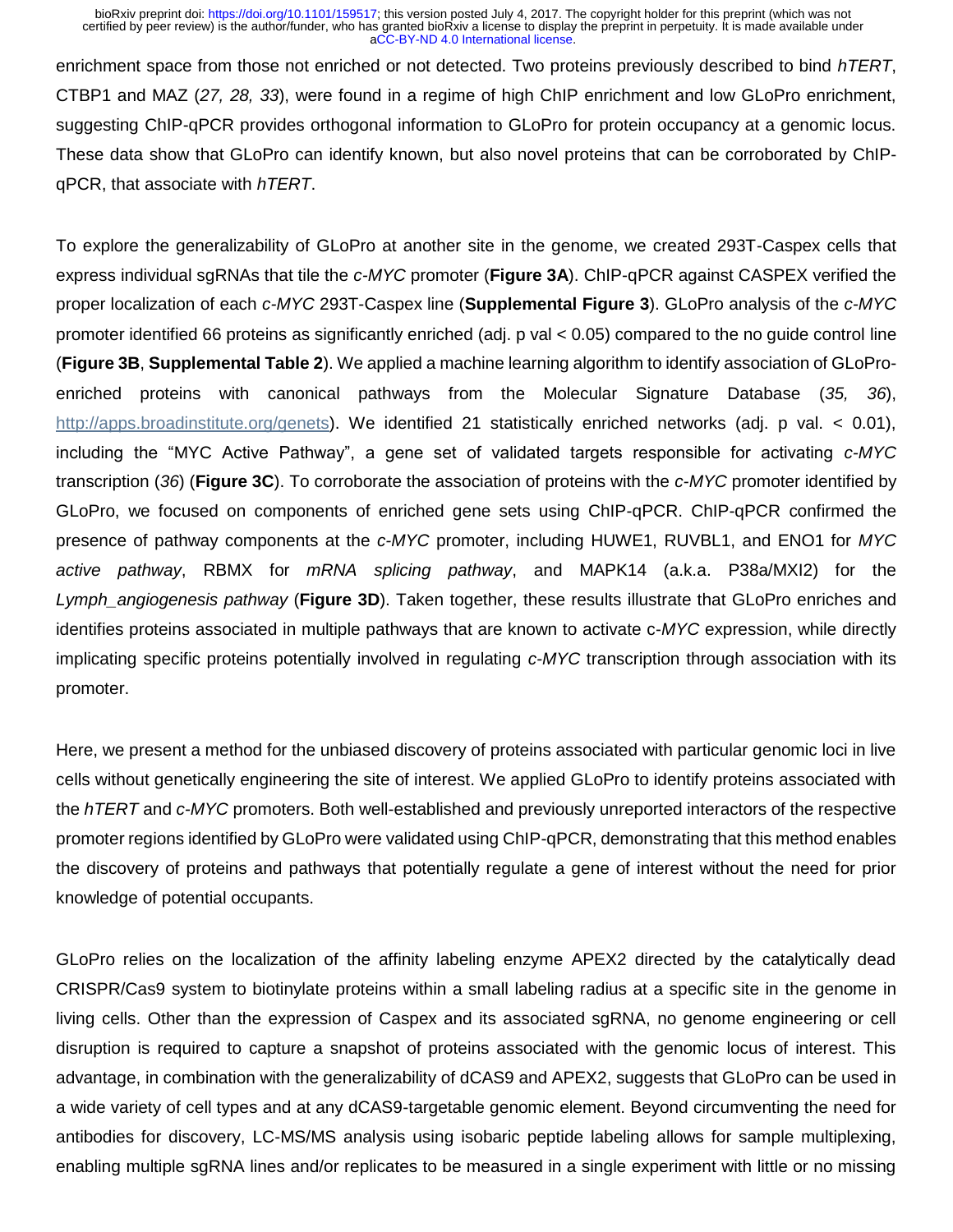data for relative quantitation of enrichment. GLoPro-derived candidate proteins can be further validated for association with the genomic region of interest by ChIP, the current gold standard for interrogation of protein-DNA interactions. While GLoPro in this initial work only identifies association with a locus and not functional relevance, we expect that analyzing promoters or enhancer elements during relevant perturbations may provide novel functional insights into transcriptional regulation. In addition, we envision CASPEX can be used for enrichment of genomic locus entities such as locus-associated RNAs (i.e. nascent or non-coding RNAs) or DNA elements not targeted directly by CASPEX, but close in three-dimensional space within the nucleus (i.e. enhancers or promoters associated with an enhancer). Further work will be needed to assess the extended capabilities of CASPEX.

While we have demonstrated that GLoPro will be a powerful tool to study chromatin structure and transcriptional regulation, there are several drawbacks that should be noted, mainly concerning receptive cell systems and analyte sensitivity. We designed GLoPro to have an inducible expression system to prevent constant CASPEX association with the locus of interest, potentially disrupting gene expression. Thus, the inducible expression and selection cassette is currently too large for viral transduction (**Figure 1C**). Ongoing work in our laboratory has found that co-transfecting the piggybac transposase aids the generation of stable Caspex lines in cell culture systems with poor transfection efficiency (data not shown). Thus, in its current form, Caspex can only be used in electroporation or transfectable cells. The second major challenge is sensitivity. Avoidance of chemical crosslinking, the high affinity of streptavidin for biotin, and sample multiplexing were boons for the development of GLoPro, but due to the inherent sensitivity limits of current mass spectrometers and the unavoidable sample loss at each sample handling step, a large amount of input material is needed. These input requirements are readily attainable with many cell culture systems but may prove more challenging with recalcitrant or limited passaging cells.

In summary, we describe genomic locus proteomics, a novel approach to identify proteins associated with a predefined site in the genome. This method provides an orthogonal and highly complementary approach to ChIP for the unbiased discovery of proteins that may regulate gene expression and chromatin structure.

## **References**

- 1. B. E. Bernstein *et al.*, A bivalent chromatin structure marks key developmental genes in embryonic stem cells. *Cell* **125**, 315- 326 (2006).
- 2. L. A. Boyer *et al.*, Core transcriptional regulatory circuitry in human embryonic stem cells. *Cell* **122**, 947-956 (2005).
- 3. L. A. Boyer *et al.*, Polycomb complexes repress developmental regulators in murine embryonic stem cells. *Nature* **441**, 349- 353 (2006).
- 4. M. H. Kagey *et al.*, Mediator and cohesin connect gene expression and chromatin architecture. *Nature* **467**, 430-435 (2010).
- 5. D. Liber *et al.*, Epigenetic priming of a pre-B cell-specific enhancer through binding of Sox2 and Foxd3 at the ESC stage. *Cell Stem Cell* **7**, 114-126 (2010).
- 6. R. M. Samstein *et al.*, Foxp3 exploits a pre-existent enhancer landscape for regulatory T cell lineage specification. *Cell* **151**, 153-166 (2012).
- 7. G. Mittler, F. Butter, M. Mann, A SILAC-based DNA protein interaction screen that identifies candidate binding proteins to functional DNA elements. *Genome Res* **19**, 284-293 (2009).
- 8. J. Dejardin, R. E. Kingston, Purification of proteins associated with specific genomic Loci. *Cell* **136**, 175-186 (2009).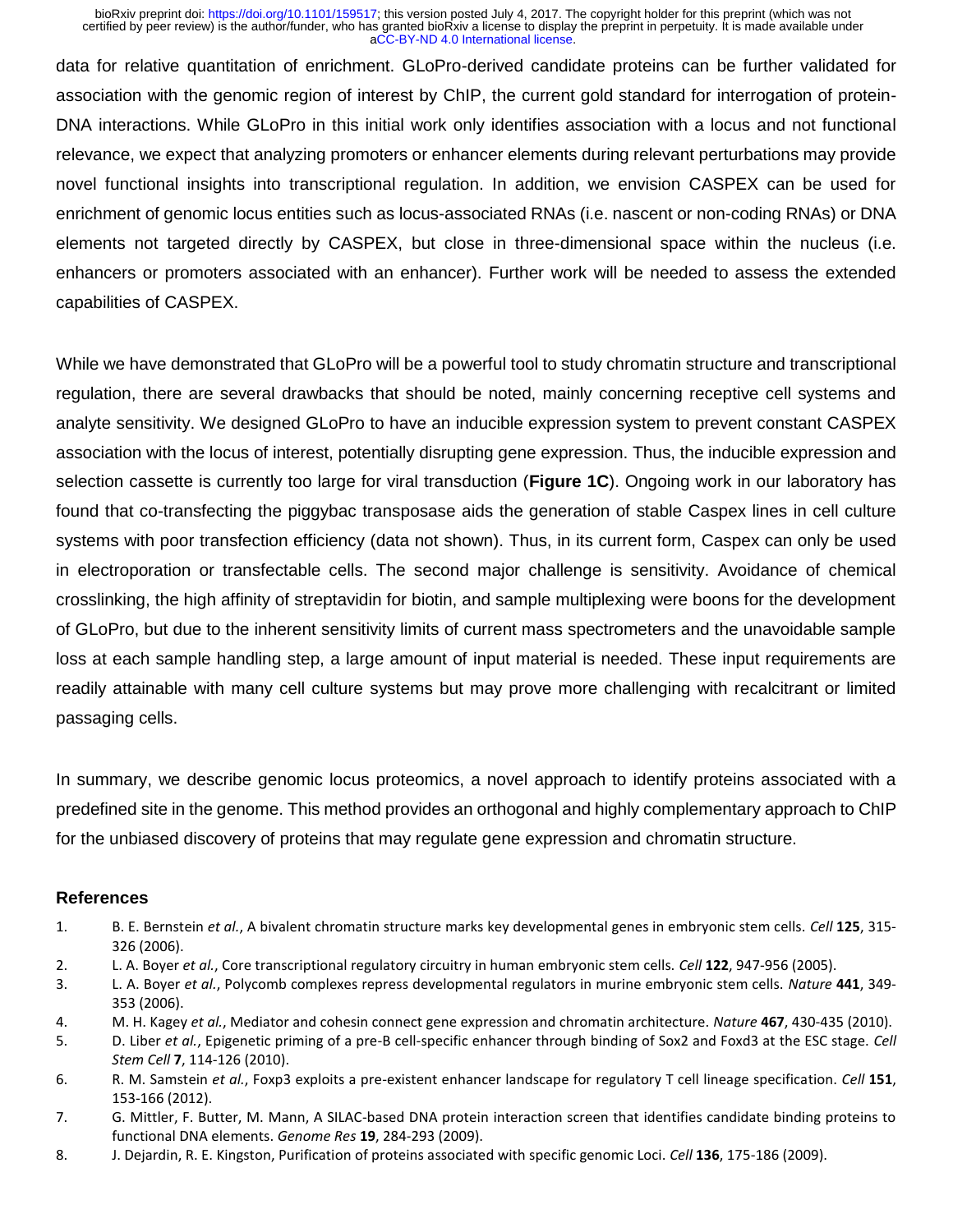- 9. T. Fujita, H. Fujii, Efficient isolation of specific genomic regions and identification of associated proteins by engineered DNAbinding molecule-mediated chromatin immunoprecipitation (enChIP) using CRISPR. *Biochem Biophys Res Commun* **439**, 132- 136 (2013).
- 10. T. Fujita, H. Fujii, Efficient isolation of specific genomic regions retaining molecular interactions by the iChIP system using recombinant exogenous DNA-binding proteins. *BMC Mol Biol* **15**, 26 (2014).
- 11. F. Pourfarzad *et al.*, Locus-specific proteomics by TChP: targeted chromatin purification. *Cell Rep* **4**, 589-600 (2013).
- 12. M. Jinek *et al.*, A programmable dual-RNA-guided DNA endonuclease in adaptive bacterial immunity. *Science* **337**, 816-821 (2012).
- 13. L. S. Qi *et al.*, Repurposing CRISPR as an RNA-guided platform for sequence-specific control of gene expression. *Cell* **152**, 1173- 1183 (2013).
- 14. S. S. Lam *et al.*, Directed evolution of APEX2 for electron microscopy and proximity labeling. *Nat Methods* **12**, 51-54 (2015).
- 15. L. Cong *et al.*, Multiplex Genome Engineering Using CRISPR/Cas Systems. *Science* **339**, 819-823 (2013).
- 16. V. Hung *et al.*, Proteomic mapping of cytosol-facing outer mitochondrial and ER membranes in living human cells by proximity biotinylation. *Elife* **6**, (2017).
- 17. H. W. Rhee *et al.*, Proteomic Mapping of Mitochondria in Living Cells via Spatially Restricted Enzymatic Tagging. *Science* **339**, 1328-1331 (2013).
- 18. K. J. Roux, D. I. Kim, M. Raida, B. Burke, A promiscuous biotin ligase fusion protein identifies proximal and interacting proteins in mammalian cells. *J Cell Biol* **196**, 801-810 (2012).
- 19. J. Paek *et al.*, Multidimensional Tracking of GPCR Signaling via Peroxidase-Catalyzed Proximity Labeling. *Cell* **169**, 338-349 (2017).
- 20. B. T. Lobingier *et al.*, An Approach to Spatiotemporally Resolve Protein Interaction Networks in Living Cells. *Cell* **169**, 350-360 (2017).
- 21. G. Wang *et al.*, Modeling the mitochondrial cardiomyopathy of Barth syndrome with induced pluripotent stem cell and hearton-chip technologies. *Nat Med* **20**, 616-623 (2014).
- 22. F. W. Huang *et al.*, Highly Recurrent TERT Promoter Mutations in Human Melanoma. *Science* **339**, 957-959 (2013).
- 23. A. Thompson *et al.*, Tandem mass tags: A novel quantification strategy for comparative analysis of complex protein mixtures by MS/MS. *Anal Chem* **75**, 1895-1904 (2003).
- 24. V. Hung *et al.*, Proteomic Mapping of the Human Mitochondrial Intermembrane Space in Live Cells via Ratiometric APEX Tagging. *Mol Cell* **55**, 332-341 (2014).
- 25. D. W. Xu *et al.*, Downregulation of telomerase reverse transcriptase mRNA expression by wild type p53 in human tumor cells. *Oncogene* **19**, 5123-5133 (2000).
- 26. T. Kanaya *et al.*, Adenoviral expression of p53 represses telomerase activity through down-regulation of human telomerase reverse transcriptase transcription. *Clin Cancer Res* **6**, 1239-1247 (2000).
- 27. J. M. Su *et al.*, X protein of hepatitis B virus functions as a transcriptional corepressor on the human telomerase promoter. *Hepatology* **46**, 402-413 (2007).
- 28. M. Xu, R. A. Katzenellenbogen, C. Grandori, D. A. Galloway, An unbiased in vivo screen reveals multiple transcription factors that control HPV E6-regulated hTERT in keratinocytes. *Virology* **446**, 17-24 (2013).
- 29. K. Hoffmeyer *et al.*, Wnt/beta-Catenin Signaling Regulates Telomerase in Stem Cells and Cancer Cells. *Science* **336**, 1549-1554 (2012).
- 30. S. Jaitner *et al.*, Human telomerase reverse transcriptase (hTERT) is a target gene of beta-catenin in human colorectal tumors. *Cell Cycle* **11**, 3331-3338 (2012).
- 31. Y. Zhang, L. Toh, P. Lau, X. Y. Wang, Human Telomerase Reverse Transcriptase (hTERT) Is a Novel Target of the Wnt/beta-Catenin Pathway in Human Cancer. *J Biol Chem* **287**, 32494-32511 (2012).
- 32. R. J. A. Bell *et al.*, The transcription factor GABP selectively binds and activates the mutant TERT promoter in cancer. *Science* **348**, 1036-1039 (2015).
- 33. R. M. Glasspool, S. Burns, S. F. Hoare, C. Svensson, W. N. Keith, The hTERT and hTERC telomerase gene promoters are activated by the second exon of the adenoviral protein, E1A, identifying the transcriptional corepressor CtBP as a potential repressor of both genes. *Neoplasia* **7**, 614-622 (2005).
- 34. X. P. Yang *et al.*, A public genome-scale lentiviral expression library of human ORFs. *Nature Methods* **8**, 659-U680 (2011).
- 35. T. B. Li *et al.*, A scored human protein-protein interaction network to catalyze genomic interpretation. *Nature Methods* **14**, 61-64 (2017).
- 36. A. Subramanian *et al.*, Gene set enrichment analysis: A knowledge-based approach for interpreting genome-wide expression profiles. *P Natl Acad Sci USA* **102**, 15545-15550 (2005).
- 37. J. Rappsilber, M. Mann, Y. Ishihama, Protocol for micro-purification, enrichment, pre-fractionation and storage of peptides for proteomics using StageTips. *Nature Protocols* **2**, 1896-1906 (2007).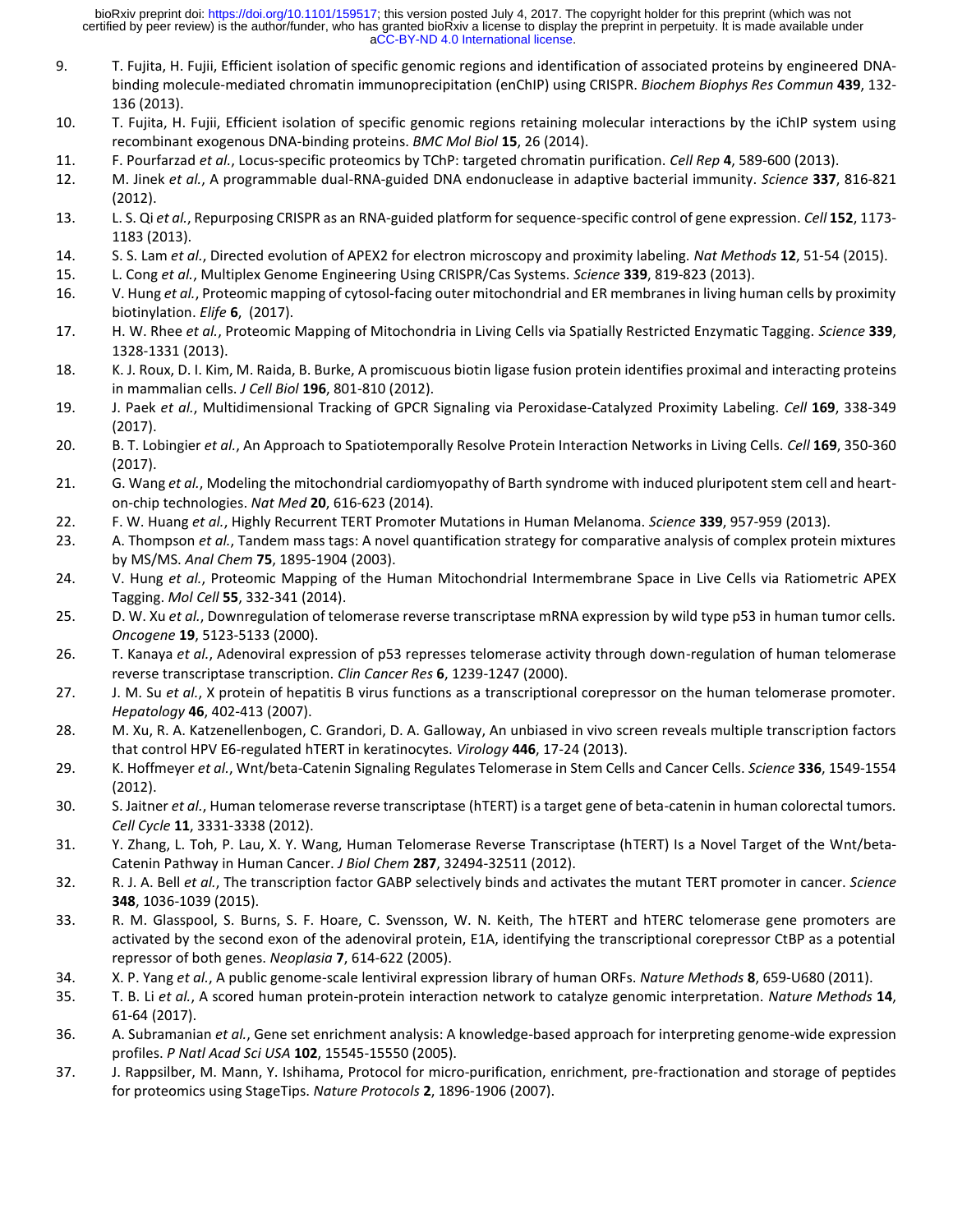## **Figures and Figure Legends**

**Figure 1** Diagram for Genomic Locus Proteomics workflow **A)** Illustration of CASPEX targeting and affinity labeling reaction. **i)** A genomic locus of interest is identified. **ii)** A targeting sequence for the sgRNA is designed (red bar). **iii)** CASPEX expression is induced with doxycycline and, after association with sgRNA, binds region of interest. **iv)** After biotin-phenol incubation, H<sub>2</sub>O<sub>2</sub> induces the CASPEX-mediated labeling of proximal proteins, where the "labeling radius" of the reactive biotin-phenol is represented by the red cloud. **v)** Proteins proximal to CASPEX are labeled with biotin (orange star) for subsequent enrichment. **B)** Workflow for the proteomic aspect of GLoPro. Each individual sgRNA-293T-Caspex line is independently affinity labeled, lysed, enriched for biotinylated proteins by streptavidin-coated beads, digested, and TMT labeled. After mixing, the peptides are analyzed by LC-MS/MS, where the isobarically-labeled peptides from each condition is co-isolated (MS1), cofragmented for peptide sequencing (MS2), and the relative quantitation of the TMT reporter ions are measured. Subsequent data analysis compares the TMT reporter ions for each sgRNA line to the non-spatially constrained no guide control line (grey) to identify reproducibly enriched proteins. **C)** Diagram of Caspex plasmid. NLS, nuclear localization sequence; 3xFLAG, triple FLAG epitope tag; V5, V5 epitope tag; T2A, T2A self-cleaving peptide; GFP, Green fluorescent protein; TRE, Tetracycline response element; rtTA, reverse tetracyclinecontrolled transactivator; puro<sup>r</sup>; puroMYCin acetyltransferase, ITRs, inverted terminal repeats. **D)** ChIP-qPCR against biotin (blue boxes) and FLAG (green boxes) in 293T-CasPEX cells expressing either no sgRNA (far right) or T092 sgRNA. ChIP probes refer to regions amplified and detected by qPCR as in Supplemental figure 1. *hTERT* is below to show the gene structure with respect to the sgRNA target (red box).

**Figure 2** Genomic locus proteomic analysis of *hTERT* **A)** UCSC Genome Browser representation of *hTERT* (hg19). sgRNAs (colored bars) are shown to scale relative to the transcription start site (black arrow). **B)** Multiscatter plots and Pearson correlation coefficients of log2 fold enrichment values of proteins identified and quantified between *hTERT*-293T-Caspex cells compared to the no sgRNA control line. **C)** Volcano plot of proteins quantified across the four overlapping *hTERT*-293T-Caspex cell lines compared to the no sgRNA control. Data points representing proteins enriched with an adjusted p-value of less than 0.05 are labeled in red. Proteins known to associate with *hTERT* and identified as enriched by GLoPro are highlighted. TP53, a known *hTERT* binder, had an adj. p val. = 0.058 and is highlighted blue. **D)** Mean GLoPro enrichment values for V5 tagged ORFs selected to ChIP-qPCR corroboration. Red indicates the protein was enriched at *hTERT*, blue that the protein was detected in the analysis but not statistically enriched. Grey proteins were not detected. **E)** Correlation between ChIP-qPCR and GLoPro enrichment of the four overlapping sgRNAs at *hTERT*. Black, open circles indicate that the protein was not identified by GLoPro. Blue, open circles indicate the protein was identified but was not statistically enriched. Red open circles indicate proteins that are enriched according to the GLoPro analysis. Previously described *hTERT* binders are labeled. Dotted line separates ChIP-qPCR data tested for statistical significance via the Mann-Whitney test, and the p-value is shown.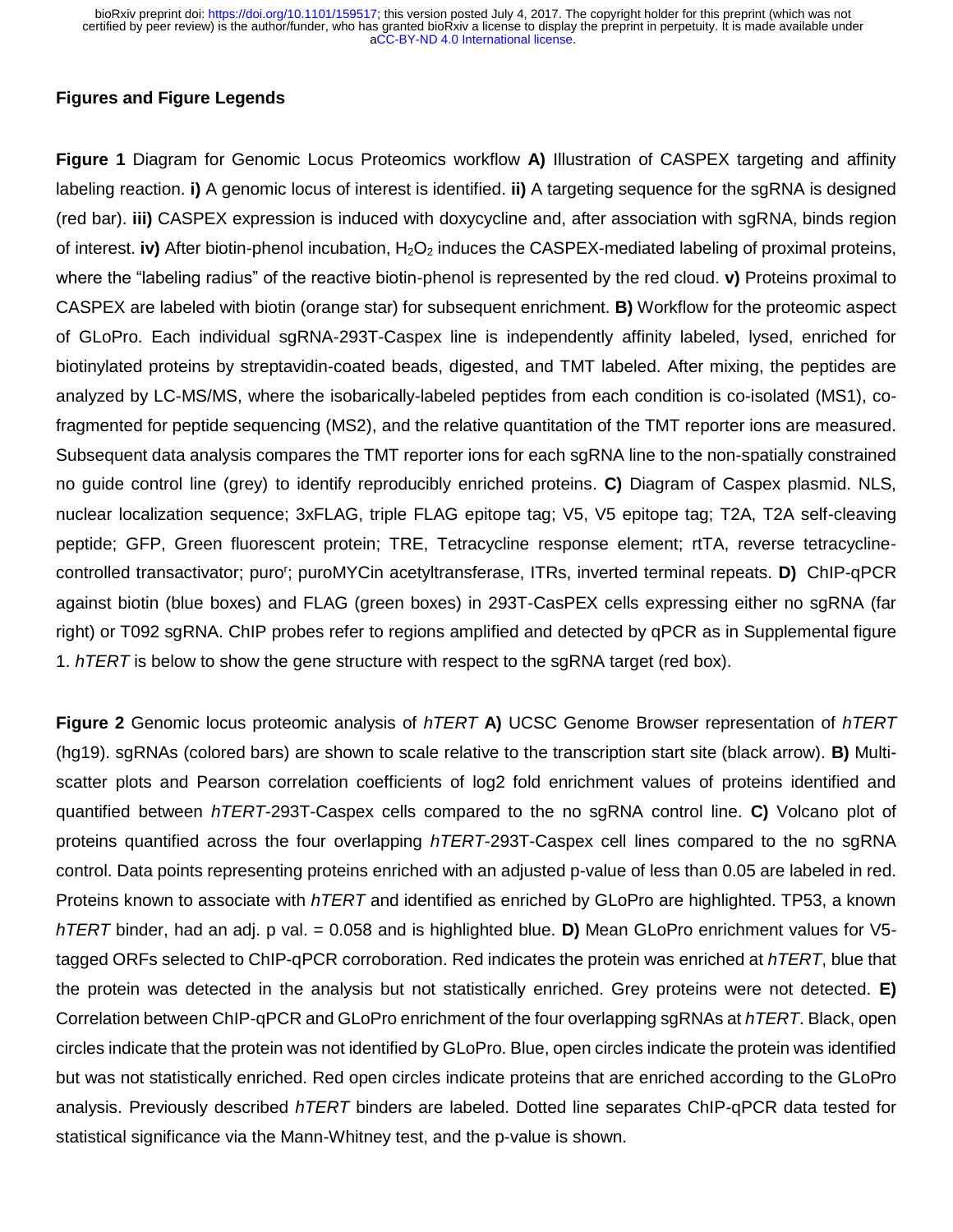**Figure 3** Genomic locus proteomic analysis of *c-MYC* promoter **A)** UCSC Genome Browser representation (hg19) of the *c-MYC* promoter and the location of sgRNA sites relative to the TSS. **B)** Volcano plot of proteins quantified across the five MYC-Caspex cell lines compared to the no sgRNA control Caspex line. Data points representing proteins with an adjusted p-value of less than 0.05 are labeled green. **C)** Significantly enriched gene sets from proteins identified to associate with the *c-MYC* promoter by GLoPro. Only gene sets with an adjusted p-value of less than 0.01 are shown. MYC ACTIVE PATHWAY is highlighted in red and discussed in the text **D)** ChIP-qPCR of candidate proteins identified by GLoPro at the *c-MYC* promoter. V5 tagged dsRED served as the negative control for V5-tagged proteins ENO1, RBMX, RUVBL1 and MAPK14, whereas HA-tagged HUWE1 was used for MYC-tagged HUWE1. \* indicates T-test p-value < 0.05, \*\* p < 0.01.

**Supplemental Figure 1 A)** UCSC Genome Browser representation (hg19) of the *TERT* promoter, including genomic coordinates, and the location of sgRNA sites relative to the TSS. qPCR probes are numbered. **B)** ChIPqPCR against biotin (blue boxes) and FLAG (green boxes) in hTERT-CasPEX cells expressing either no sgRNA (far right) their respective sgRNA. ChIP probes refer to regions amplified and detected by qPCR. The location of the sgRNA in each ChIP-qPCR is highlighted in red.

**Supplemental Figure 2** Anti-FLAG and anti-biotin Western blots of *TERT* Caspex lines treated for 12 hours with 0.5 ug/mL dox or vehicle, and labeled via Caspex-mediated biotinylation. Top panel shows anti-FLAG signals for cells treated with dox or vehicle. Middle panel shows anti-biotin signal from cells exposed to labeling protocols with or without dox treatment. Endogenous biotinylated proteins (stars) are used as the loading control. Bottom panel is a merge of both signals. Protein molecular weight ladder separates the no-guide line from the *TERT*  Caspex lines.

**Supplemental Figure 3 A)** UCSC Genome Browser representation (hg19) of the *c-MYC* promoter, including genomic coordinates, and the location of sgRNA sites relative to the TSS. **B)** ChIP-qPCR against CASPEX (FLAG epitope) in MYC-Caspex cells expressing their respective sgRNAs. ChIP probes either span the region targeted by the respective sgRNA or a non-overlapping regions approximately 500 bp on either side of the sgRNA target site. Caspex cells expressing no sgRNA was used as the negative control.

**Supplemental Table 1** Values for fold enrichment of individual guides and results for the moderated T test performed on the *hTERT* GLoPro data discussed in the paper.

**Supplemental Table 2** Values for fold enrichment of individual guides and results for the moderated T test performed on the *c-MYC* GLoPro data discussed in the paper.

**Supplemental Table 3** Oligonucleotides used in this study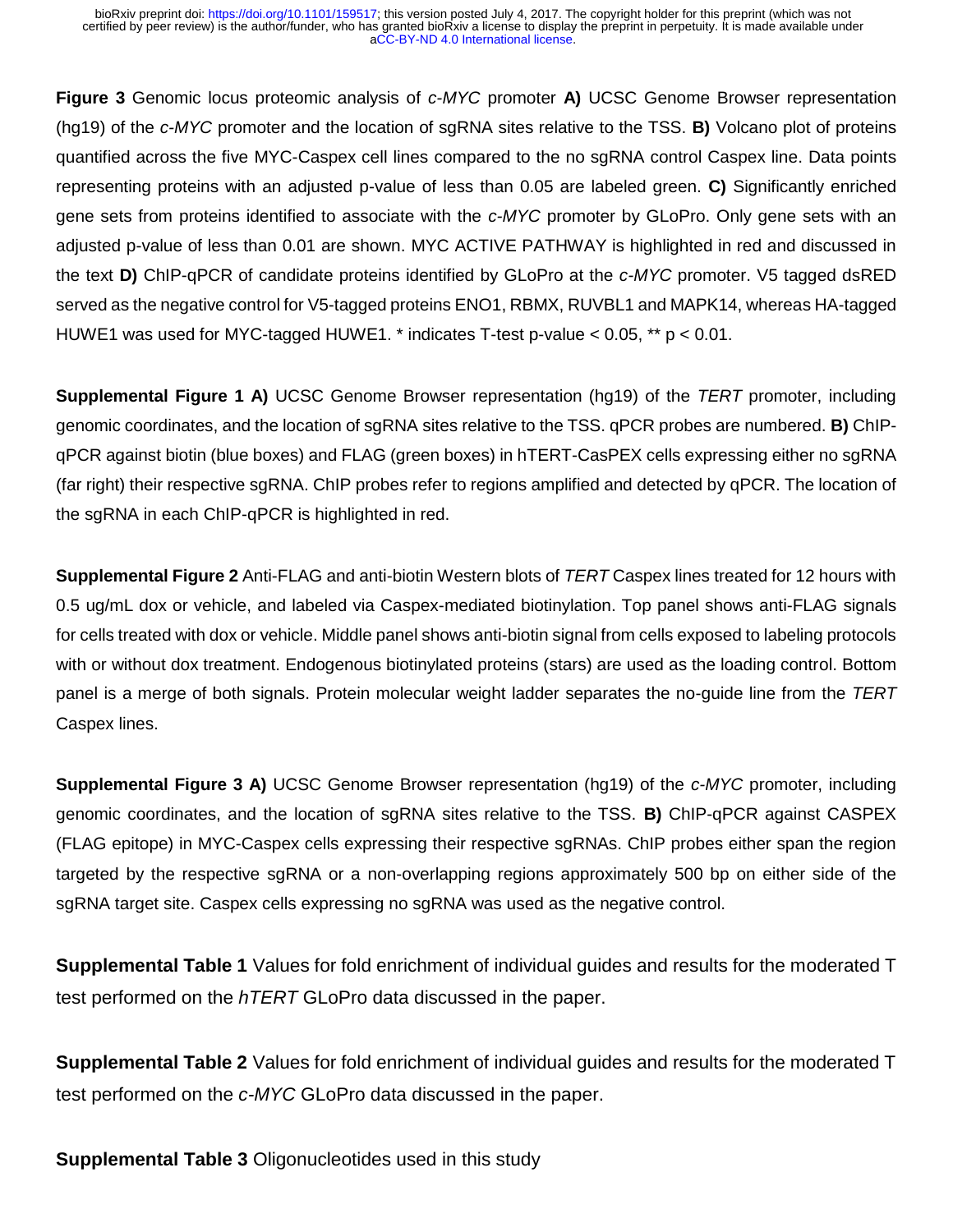## **Acknowledgements**

We are grateful to Seth Shipman and George Church for the tetracycline-inducible/puro<sup>R</sup> plasmid. We would like to thank Alice Ting, John Doench, Aviv Regev, Namrata Udeshi, and Egle Kvedaraite for useful discussion; Ryan Peckner, Elizabeth M. Perez, and Robbyn Issner for technical assistance; Malvina Papanastasiou, Eric Kuhn, Jennifer Abelin for critical assessment of the manuscript. This work is funded by NCI CPTAC PCC 1U24CA210986-01 and the Broad Institute SPARC grant. The authors will make the Caspex plasmid available to the community through Addgene. The authors declare no conflicting financial interests. A patent application has been filed by The Broad Institute relating to this work. S.A.M. and J.W. conceived the experimental set-up and designed the research. S.A.M. created the constructs and stable lines, performed the labeling, Western blots, the enrichments and the mass spectrometry, and the ChIP-qPCRs for the c-*MYC* lines. J.W. performed the ChIP-qPCRs for the *hTERT* lines. All authors interpreted the data. S.A.M., J.W. and S.A.C. wrote the manuscript.

#### **Methods**

#### **Plasmid construction**

The Caspex construct (dox inducible dCas9-APEX2-T2-GFP) was created by subcloning *3xFLAG-dCas9* and *T2A-Gfp* from pLV-hUBC-dCas9-VP64-T2A-GFP (Addgene 53192), and V5-APEX2-NLS from mito-V5-APEX2 (Addgene 42607) into an all in one piggybac, TREG/Tet-3G plasmid (Church lab) via ligation independent cloning (InFusion, Clontech). Guide sequences were selected and cloned as previously described (Doench *et al*). All V5 ORF constructs were purchased through the Broad Genetics Perturbation Platform and were expressed from the pLX-TRC 317 backbone. V5 ORFs were only selected for validation if the construct was available, had protein homology >98%, and an in frame V5 tag.

## **Cell Line construction and culture**

HEK293T cells were grown in DMEM supplemented with 10% fetal bovine serum, glutamine and non-essential amino acids (Gibco). All constructs were transfected with Lipofectamine 2000. After Caspex transfection, puroMYCin was added to a final concentration of 4 ug/ml and selected for two weeks. Single colonies were picked, expanded and tested for doxycycline inducibility of the Caspex construct monitored by GFP detection. The HEK293T cell line with the best inducibility (now referred to as 293-Caspex cells) was expanded and used for all subsequent experiments. For stable sgRNA expression, single sgRNA constructs were transfected into 293-Caspex cells and were selected for stable incorporation by hygroMYCin treatment at 200 ug/ml for two weeks. Caspex binding was tested using ChIP followed by digital droplet PCR (ddPCR) or qPCR.

#### **APEX-mediated labeling**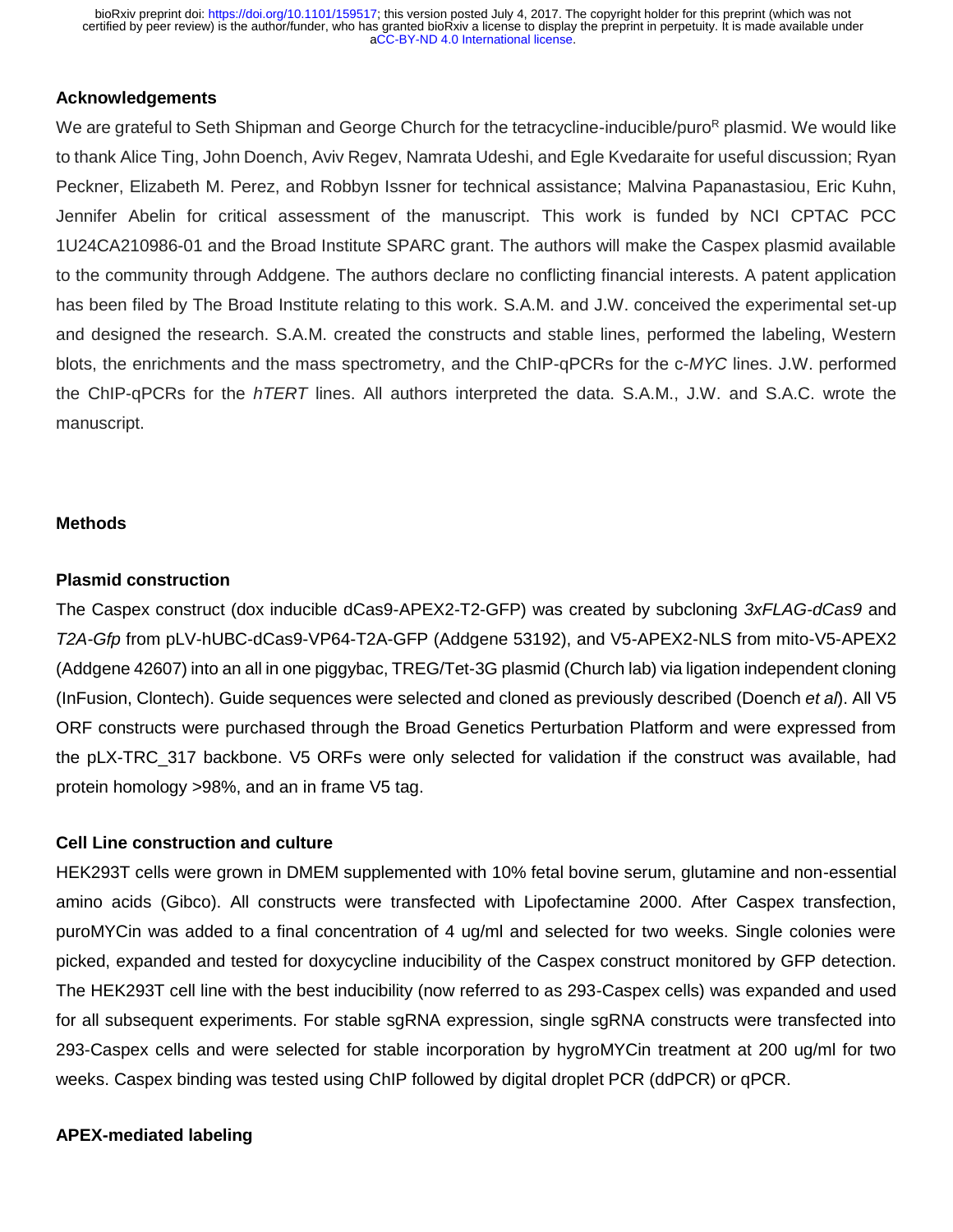Prior to labeling, doxycycline dissolved in 70% ethanol was added to cell culture media to a final concentration of either 500 ng/mL for 18-24 hours (*hTERT*) or 12 hours at 1 ug/mL (*c-MYC*). Biotin tyramide phenol (Iris Biotech) in DMSO was added directly to cell culture media, which was swirled until the precipitate dissolved, to a final concentration of 500 uM. After 30 minutes at 37°C hydrogen peroxide was added to media to a final concentration of 1 mM to induce biotinylation. After 60 seconds the media was decanted and the cells were washed with ice cold PBS containing 100 mM sodium azide, 100 mM sodium ascorbate and 50 mM TROLOX (6-hydroxy-2,5,7,8-tetramethylchroman-2-carboxylic acid) three times. Cells were lifted and transferred to 15 ml Falcon tubes with ice cold PBS, spun at 500g for 3 minutes, flash frozen in liquid nitrogen and stored at -80°C.

#### **Chromatin immunoprecipitation followed by quantitative PCR**

Cells were trypsinized to single cell suspension and fresh formaldehyde was added to a final concentration of 1% and incubated at 37°C for 10 minutes, being inverted several times every two minutes or so. Formaldehyde was quenched with 5% glycine and the samples were aliquoted into 3e6 cell aliquots, spun down and flash frozen in 0.5 mL Axygen tubes. Chromatin was sheared using a QSonica Q800R2 Sonicator at and amplitude of 50 for 30 seconds on/30 off, for 7.5 minutes, until 60% of fragments were between 150 and 700bp. Lysis buffer was comprised of 1% SDS, 10 mM EDTA and Tris HCl, pH 8.0. For ChIP, streptavidin (SA) conjugated to magnetic beads (Thermo), M2 anti-FLAG antibody (Sigma) or anti-V5 antibodies (MBL Life Sciences) was conjugated to a 50:50 mix of Protein A: Protein G Dynabeads (Invitrogen) was incubated with sheared chromatin at 4°C overnight. qPCR was performed with either Roche 2x Sybr mix on a Lightcycler (Agilent) or via digital droplet PCR (BioRad).

#### **Western blot analysis**

sgRNA-293-Caspex cells were labeled as described above. 40 ug of whole cell lysate was separated by SDS-PAGE, transferred to nitrocellulose and blotted against FLAG (Sigma) or biotin (Li-Cor IRdye 800 CW Streptavidin and IRdye 680RD anti-Mouse IgG).

# **Enrichment of biotinylated proteins for proteomic analysis**

Eight 15 cm2 plates of each sgRNA-293-Caspex line, or no guide as a negative control, were used for proteomic experiments. Labeled whole cell pellets were lysed with RIPA (50 mM TRIS pH 8.0, 150 mM NaCl, 1% NP-40 and 0.5% sodium deoxycholate, 0.1% sodium dodecyl sulfate) with protease inhibitors (Roche) and probe sonicated to shear genomic DNA. Whole cell lysates were clarified by centrifugation at 14,000g for 30 minutes at 4°C and protein concentration was determined by Bradford. 500 uL SA magnetic bead slurry (Thermo) was used for each sgRNA line (between 60-90 mgs of protein/state). Lysates of equal protein concentrations were incubated with SA for 120 minutes at room temperature, washed twice with cold lysis buffer, once with cold 1M KCI, once with cold 100 mM  $Na<sub>3</sub>CO<sub>2</sub>$ , and twice with cold 2 M urea in 50 mM ammonium bicarbonate (ABC). Beads were resuspended in 50 mM ABC and 300 ng trypsin and digested at 37oC overnight.

#### **Isobaric labeling and liquid chromatography tandem mass spectrometry**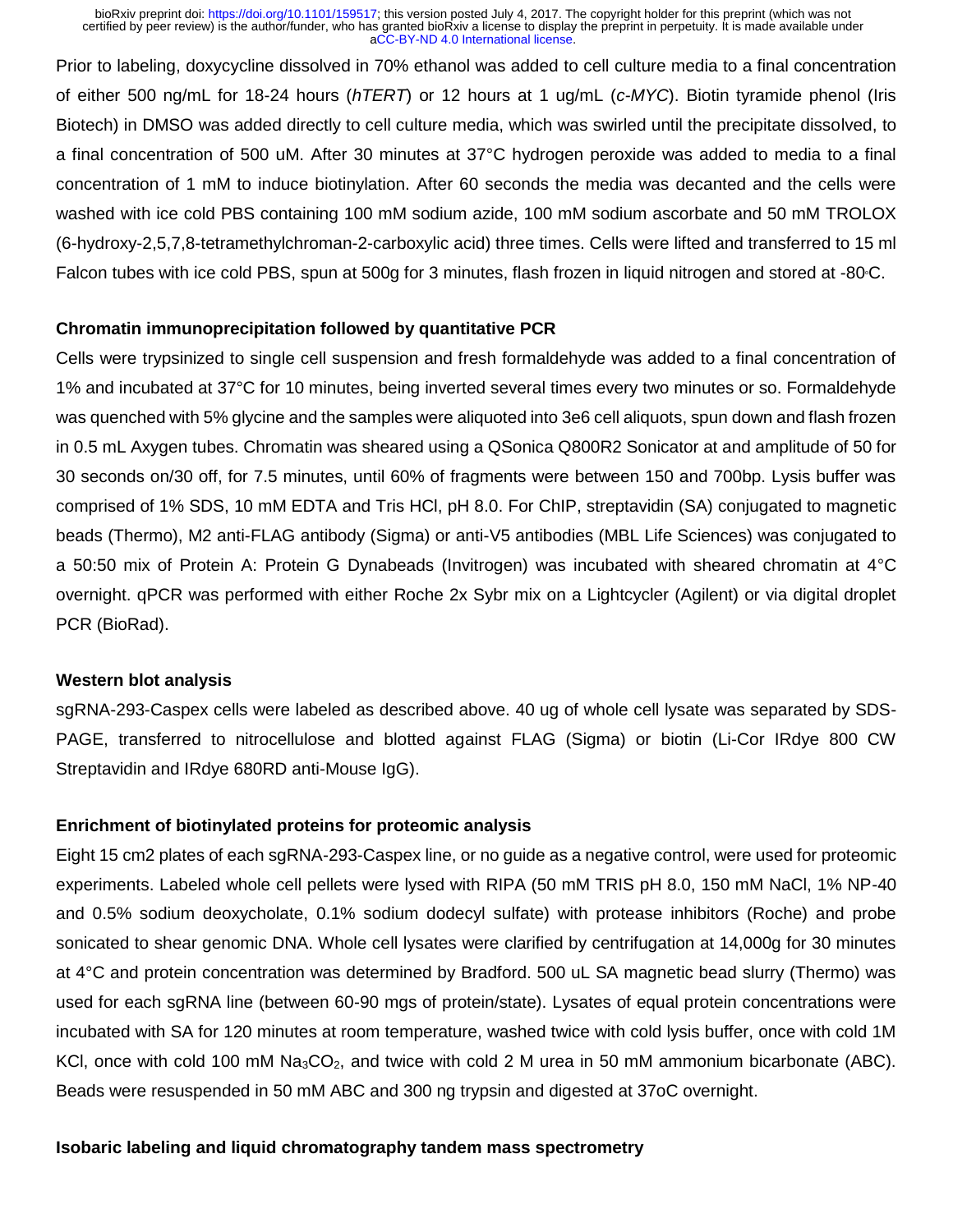On-bead digests were desalted via Stage tip (*37*) and labeled with TMT (Thermo) using an on-column protocol. For on-column TMT labeling, Stage tips were packed with one punch C18 mesh (Empore), washed with 50 uL methanol, 50 uL 50% acetonitrile (ACN)/0.1% formic acid (FA), and equilibrated with 75 uL 0.1% FA twice. The digest was loaded by spinning at 3,500g until the entire digest passed through. The bound peptides were washed twice with 75 uL 0.1% FA. One uL of TMT reagent in 100% ACN was added to100 uL freshly made HEPES, pH 8, and passed over the C18 resin at 2,000g for 2 minutes. The HEPES and residual TMT was washed away with 75 uL 0.1% FA twice and peptides were eluted with 50 uL 50% ACN/0.1% FA followed by a second elution with 50% ACN/20 mM ammonium hydroxide, pH 10. Peptide concentrations were estimated using an absorbance reading at 280 nm and mixed at equal ratios. Mixed TMT labeled peptides were step fractionated by basic reverse phase on a sulfonated divinylbenzene (SDB-RPS, Empore) packed Stage tip into 6 fractions (5, 10, 15, 20, 30 and 55% ACN in 20 mM ammonium hydroxide, pH 10). Each fraction was dried via vacuum centrifugation and resuspended in 0.1% formic acid for subsequent LC-MS/MS analysis.

Chromatography was performed using a Proxeon UHPLC at a flow rate of 200 nl/min. Peptides were separated at 50°C using a 75 micron i.d. PicoFit (New Objective) column packed with 1.9 um AQ-C18 material (Dr. Maisch) to 20 cm in length over a 94 min gradient. Mass spectrometry was performed on a Thermo Scientific Q Exactive Plus (*hTERT* data) or a Lumos (*c-MYC* data) mass spectrometer. After a precursor scan from 300 to 2,000 m/z at 70,000 resolution the top 12 most intense multiply charged precursors were selected for HCD at a resolution of 35,000. Data were searched with Spectrum Mill (Agilent) using the Uniprot Human database, in which the CASPEX protein was amended. A fixed modification of carbamidomethylation of cysteine and variable modifications of *N*-terminal protein acetylation, oxidation of methionine, and TMT-10plex labels were searched. The enzyme specificity was set to trypsin and a maximum of three missed cleavages was used for searching. The maximum precursor-ion charge state was set to 6. The precursor mass tolerance and MS/MS tolerance were set to 20 ppm. The peptide and protein false discovery rates were set to 0.01.

#### **Data analysis**

All non-human proteins and human proteins identified with only one peptide were excluded from downstream analyses. Human keratins were included in all analyses but were removed from the figures. The moderated Ttest was used to determine proteins statistically enriched in the sgRNA-293-Caspex lines compared to the no sgRNA control. After correcting for multiple comparisons (Benjamini-Hochberg procedure), any proteins with an adjusted p-value of less than 0.05 were considered statistically enriched.

Pathway analysis was performed using the Quack algorithm incorporated into Genets [\(http://apps.broadinstitute.org/genets\)](http://apps.broadinstitute.org/genets) to test for enrichment of canonical pathways in the Molecular Signature Database (MSgiDB). Proteins identified as significantly enriched (adj. p-val. < 0.05) by GLoPro were input into Genets and were queried against MSigDB. Pathways enriched (FDR < 0.05) were investigated manually for specific proteins for follow-up.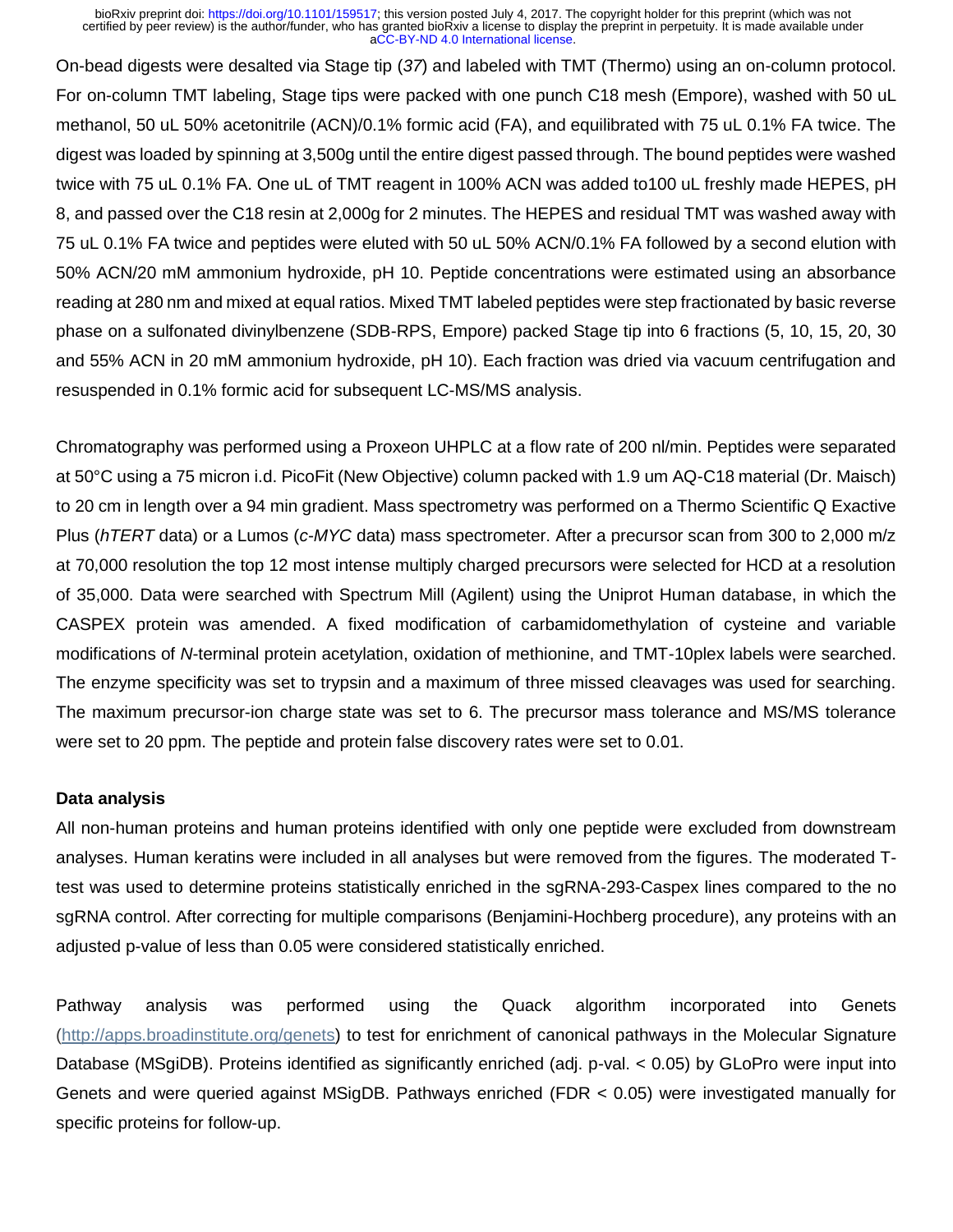# **Figure 1**



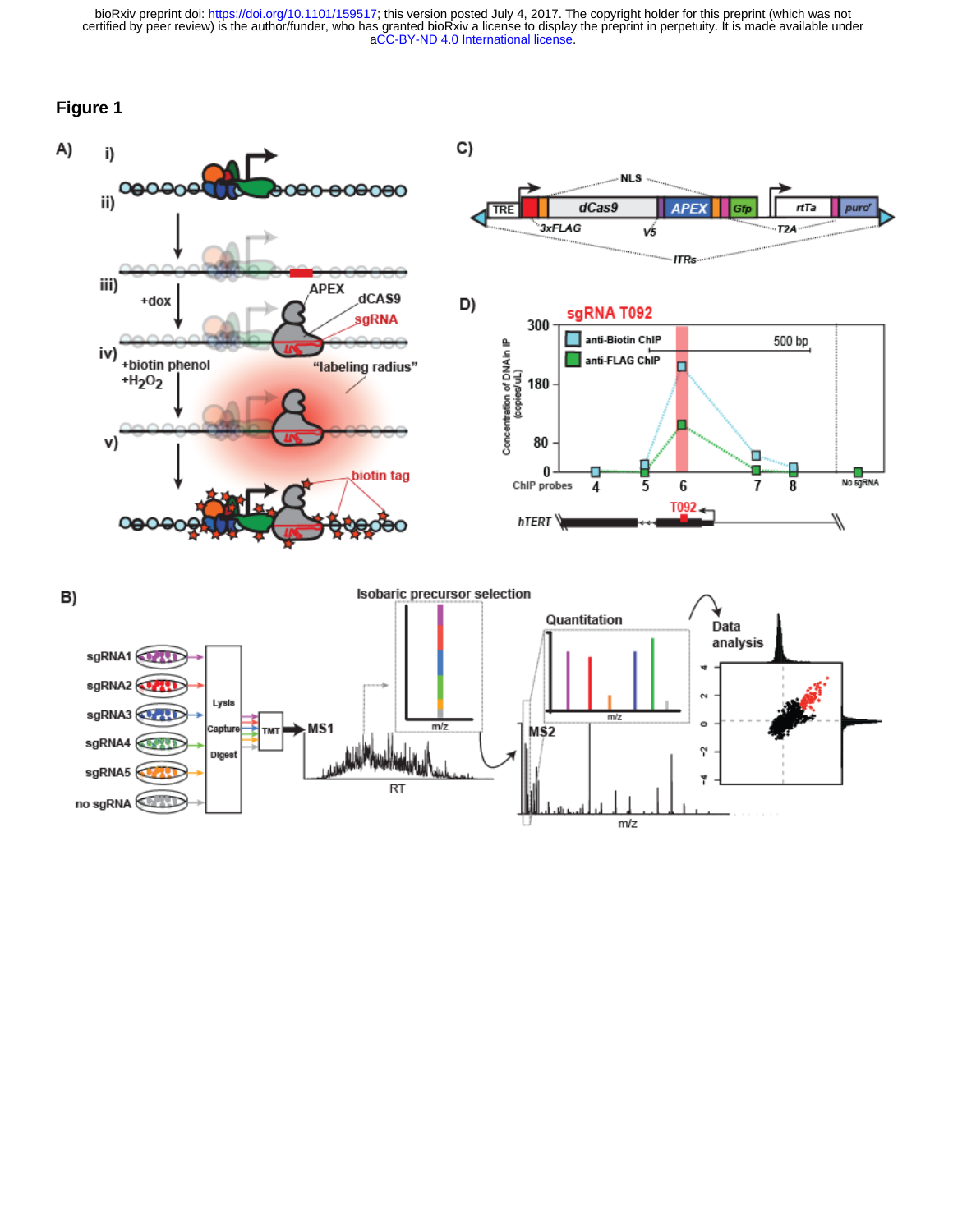## **Figure 2**

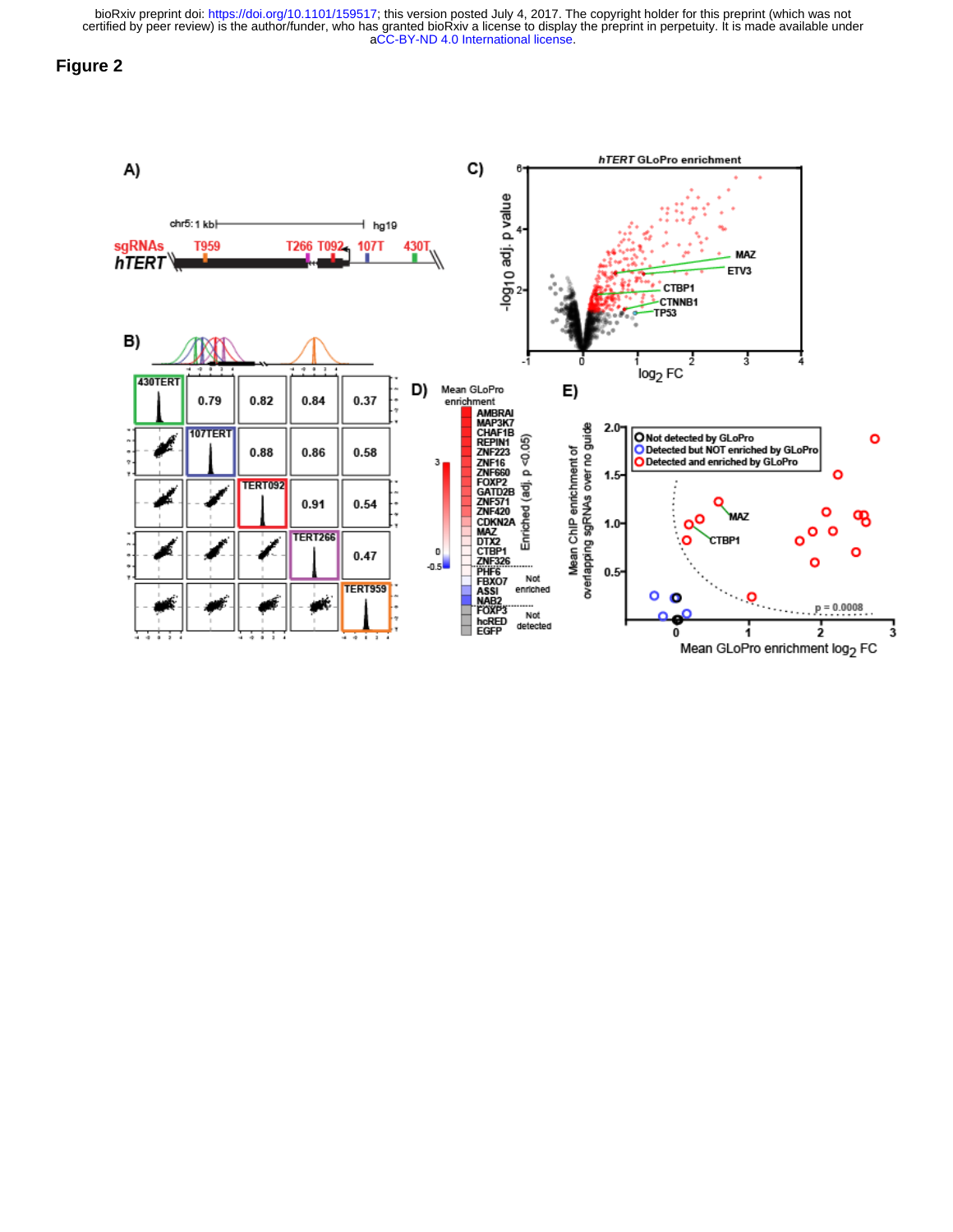#### **Figure 3**

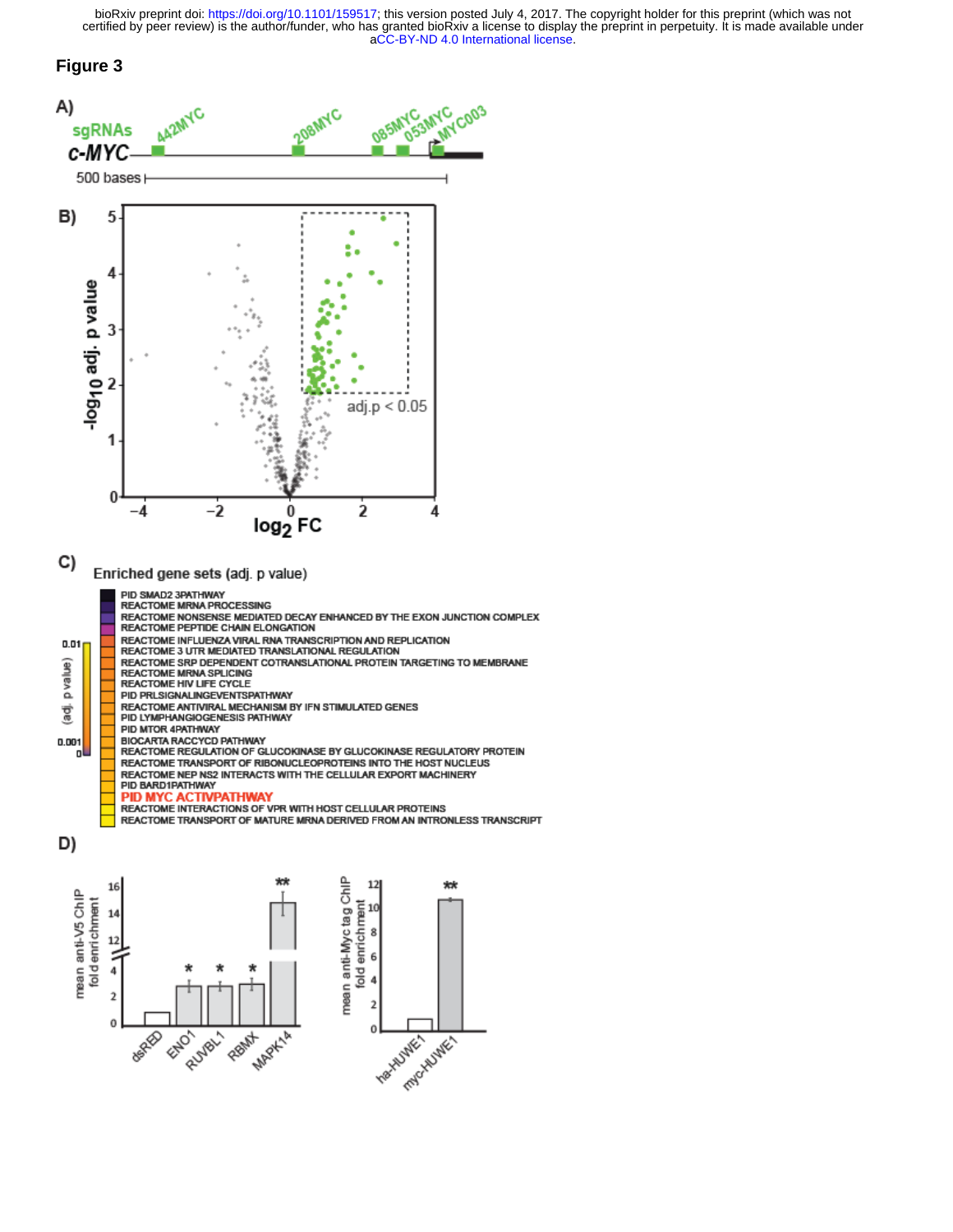# **Supplemental Figure 1**

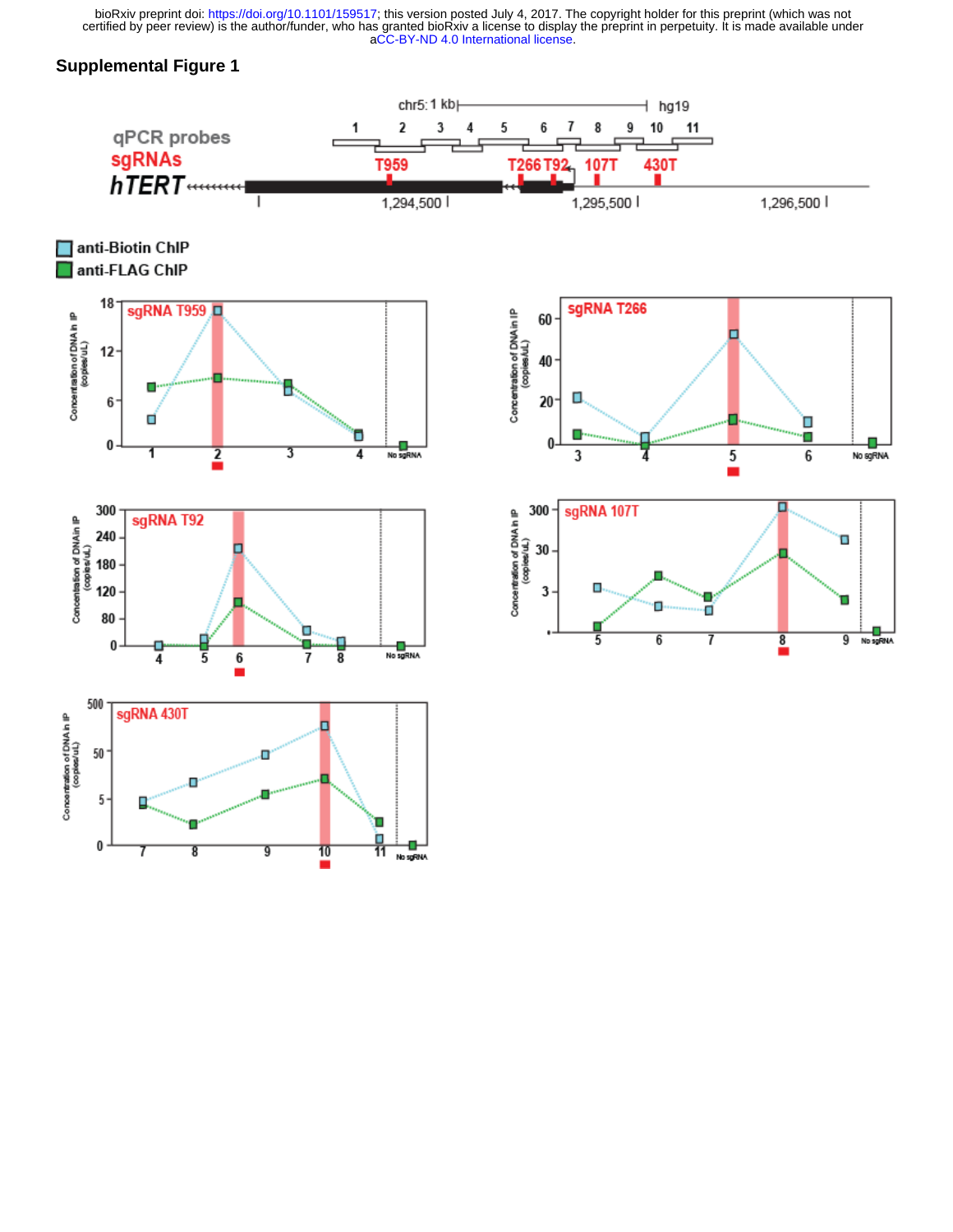# **Supplemental Figure 2**